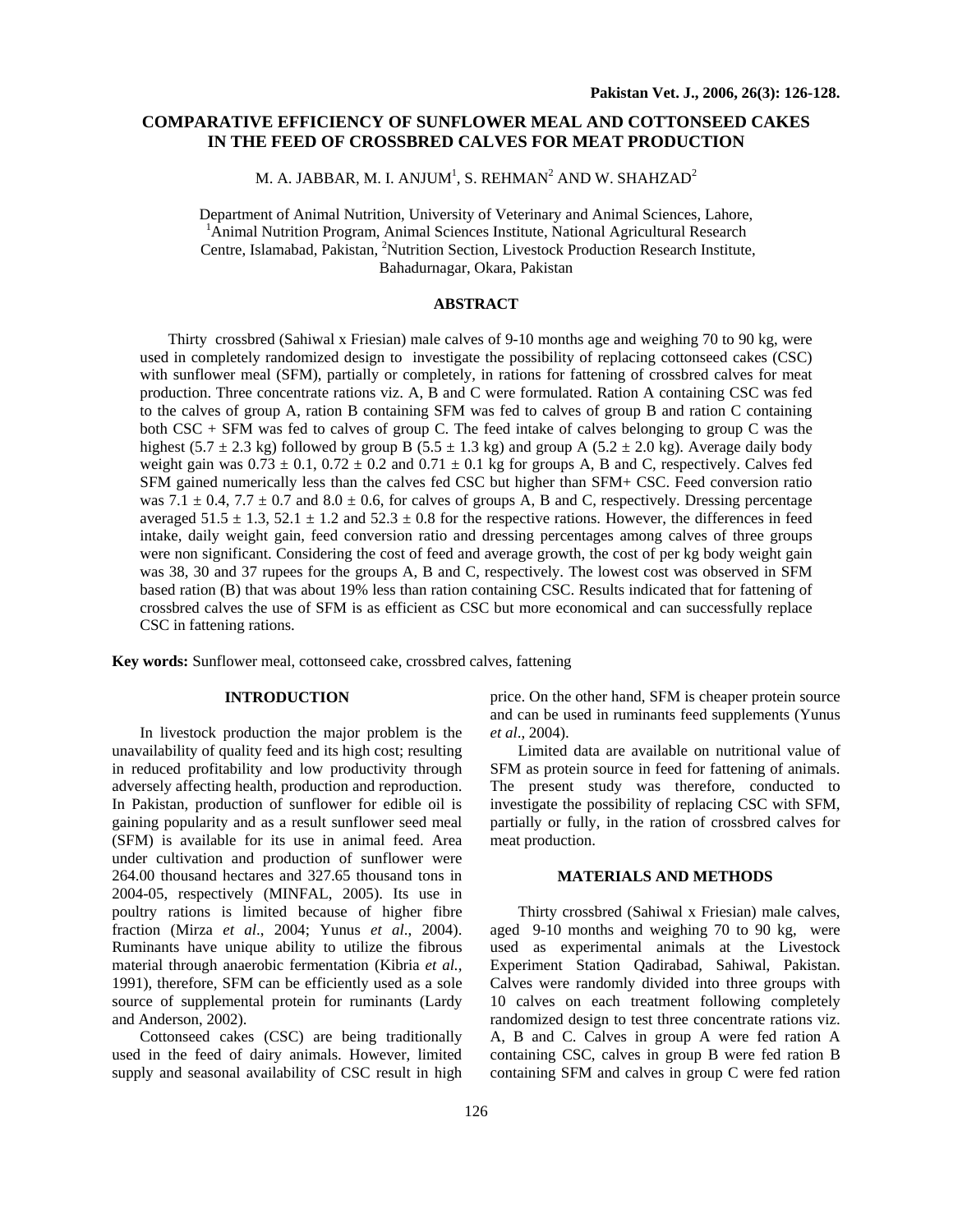C containing both CSC and SFM as major source of protein, in such a away that all rations were isocaloric, isonitrogenous and isofibrous without varying in the notable ingredients (Table 1). All animals were offered green fodder at the rate of 2.5 kg per animal throughout the experiment. All the feeds were offered *ad libitum* on feed lot basis. The experiment lasted for 90 days. Measured quantities of rations were offered to these animals and after a week interval, left over feed in mangers was weighed back and recorded. Animals were weighed at the start and end of experiment.

**Table 1: Ingredients and chemical composition (%) of experimental rations** 

|                              | <b>Rations</b> |                             |                               |
|------------------------------|----------------|-----------------------------|-------------------------------|
| <b>Ingredients</b>           | A              | в                           | C                             |
|                              | (CSC)          | (SFM)                       | $(CSC+SFM)$                   |
| Cotton seed cake             | 40             |                             | 20                            |
| Sunflower meal               |                | 28                          | 15                            |
| Wheat bran                   | 4              | 17                          | 10                            |
| Rape seed cake               | 9              | 8                           | 8                             |
| Molasses                     | 15             | 15                          | 15                            |
| Wheat straw                  | 30             | 30                          | 30                            |
| Mineral mixture <sup>1</sup> | 2              | $\mathcal{D}_{\mathcal{L}}$ | $\mathfrak{D}_{\mathfrak{p}}$ |
| Total                        | 100            | 100                         | 100                           |
| <b>Analysis</b>              |                |                             |                               |
| Dry matter                   | 90.6           | 89.9                        | 90.2                          |
| Crude protein                | 14.4           | 15.0                        | 15.0                          |
| Total digestible             | 61.0           | 64.0                        | 64.0                          |
| nutrients                    |                |                             |                               |

<sup>1</sup>Mineral mixture contained (per kilogram): Dicalcium phosphate 708 g; Magnesium sulphate 86 g; Sodium chloride 190 g; Ferrous sulphate 8.9 g; Manganese sulphate 4.9 g; Zinc sulphate 3.2 g; Copper sulphate 0.3g; Potassium iodide 0.087 mg and Cobalt chloride 0.0089 mg **Table 2: Performance of crossbred calves fed** 

An adaptation period of 15 days was given during which concentrate was gradually increased and the fodder was proportionally decreased until the calves were on complete rations. Before the start of trial, calves were de-wormed against endo and ecto parasites through the use of Ivomec injection. Vaccination was done against haemorrhagic septicemia and Foot and Mouth disease. Water was provided all the time in the barns and animals had free access to water. Five samples of each CSC, SFM, and all rations were analysed using AOAC (1995) methods.

Economic analysis of data was done using the technique of Perrin *et al*. (1979). In calculating economics, ingredient cost of ration A (CSC) was used as Rs.7.36/kg; that of ration B (SFM) as Rs. 5.50/kg, and that of ration C (CSC+SFM) as Rs. 6.44 kg.

Data on live weight gain, feed intake, feed conversion ratio and carcass percentage were analysed

using analysis of variance technique using MSTAT C computer software. Duncan's Multiple Range Test was used to compare means (Steel and Torrie, 1986).

#### **RESULTS AND DISCUSSION**

Average chemical composition (%) of CSC in terms of DM, CP, CF, EE, NFE and total ash, was 92.5, 21.1, 22.2, 8.5, 34.6 and 6.0 respectively. For SFM, the values were 89.5, 38.3, 13.7, 7.7, 23.8 and 6.1 for these parameters, respectively (Malik *et al.,* 1996). Less CP but higher contents of DM, CF and NFE were noted in CSC compared to SFM. Ingredient and chemical composition of experimental rations is given in Table 1.

Production performance of crossbred calves fed rations A, B and C respectively containing CSC, SFM and both  $(CSC + SFM)$  as vegetable protein sources is presented in Table 2. The feed intake of calves belonging to group C was found to be higher  $(5.7 \pm 2.3)$ kg), followed by group B (5.5  $\pm$  1.3 kg) and groups A  $(5.2 \pm 2.0 \text{ kg})$ . However, the difference among the treatments was not significant (P>0.05). Lack of differences in average feed intake per animal among the three rations is an indication that palatability of SFM is as good as CSC. These results agree with the findings of Nishino *et al*. (1980), Kuldip *et al*. (1995) and Sihage *et al*. (1997), who reported that intake of sunflower meal based rations was similar to other vegetable protein based supplements.

Average daily body weight gains were  $0.73 \pm 0.1$ ,  $0.72 \pm 0.2$  and  $0.71 \pm 0.1$  kg for groups A, B and C, respectively, and the difference was again statistically

**different rations** 

|                   | <b>Rations</b> |            |                |  |
|-------------------|----------------|------------|----------------|--|
| <b>Parameters</b> | A              | B          | C              |  |
|                   | (CSC)          | (SFM)      | (CSC+SFM)      |  |
| Number of         | 10             | 10         | 10             |  |
| calves/treatment  |                |            |                |  |
| Avg. daily gain   | $0.73 +$       | $0.72 +$   | $0.71 \pm 0.1$ |  |
| (kg)              | 0.1            | 0.2        |                |  |
| Avg. feed intake  | $5.2 \pm$      | 5.5 $\pm$  | $5.7 \pm 2.3$  |  |
| (kg)              | 2.0            | 1.3        |                |  |
| Feed conversion   | $7.1 +$        | $7.7 +$    | $8.0 + 0.6$    |  |
| ratio             | 0.4            | 0.7        |                |  |
| Carcass           | $51.5 \pm$     | $52.1 \pm$ | $52.3 + 0.8$   |  |
| percentage        | 1.3            | 1.2        |                |  |
| <b>Economics</b>  |                |            |                |  |
| Cost of feed/day  | 38.0           | 30.0       | 37.0           |  |
| (Rs.)             |                |            |                |  |
| Feed cost/kg      | 52.0           | 42.0       | 52.0           |  |
| weight gain (Rs.) |                |            |                |  |

\*Ingredient cost per kg Ration A: Rs 7.36; Ration B: Rs 5.50 and Ration C: Rs 6.44.